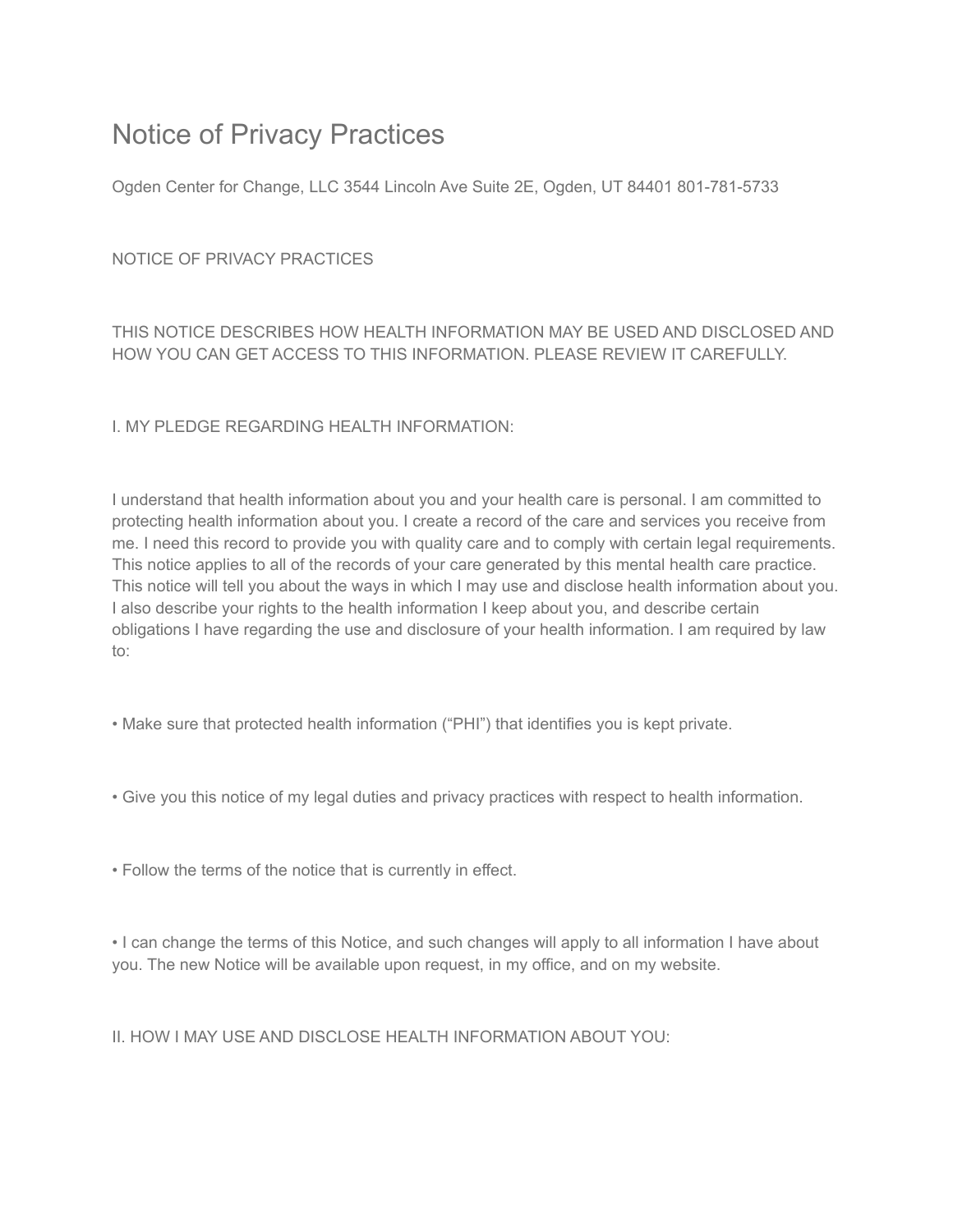The following categories describe different ways that I use and disclose health information. For each category of uses or disclosures I will explain what I mean and try to give some examples. Not every use or disclosure in a category will be listed. However, all of the ways I am permitted to use and disclose information will fall within one of the categories.

For Treatment Payment, or Health Care Operations: Federal privacy rules (regulations) allow health care providers who have direct treatment relationship with the patient/client to use or disclose the patient/client's personal health information without the patient's written authorization, to carry out the health care provider's own treatment, payment or health care operations. I may also disclose your protected health information for the treatment activities of any health care provider. This too can be done without your written authorization. For example, if a clinician were to consult with another licensed health care provider about your condition, we would be permitted to use and disclose your person health information, which is otherwise confidential, in order to assist the clinician in diagnosis and treatment of your mental health condition.

Disclosures for treatment purposes are not limited to the minimum necessary standard. Because therapists and other health care providers need access to the full record and/or full and complete information in order to provide quality care. The word "treatment" includes, among other things, the coordination and management of health care providers with a third party, consultations between health care providers and referrals of a patient for health care from one health care provider to another.

Lawsuits and Disputes: If you are involved in a lawsuit, I may disclose health information in response to a court or administrative order. I may also disclose health information about your child in response to a subpoena, discovery request, or other lawful process by someone else involved in the dispute, but only if efforts have been made to tell you about the request or to obtain an order protecting the information requested.

## III. CERTAIN USES AND DISCLOSURES REQUIRE YOUR AUTHORIZATION:

- 1. Psychotherapy Notes. I do keep "psychotherapy notes" as that term is defined in 45 CFR § 164.501, and any use or disclosure of such notes requires your Authorization unless the use or disclosure is:
	- a. For my use in treating you.

b. For my use in training or supervising mental health practitioners to help them improve their skills in group, joint, family, or individual counseling or therapy.

c. For my use in defending myself in legal proceedings instituted by you.

d. For use by the Secretary of Health and Human Services to investigate my compliance with HIPAA.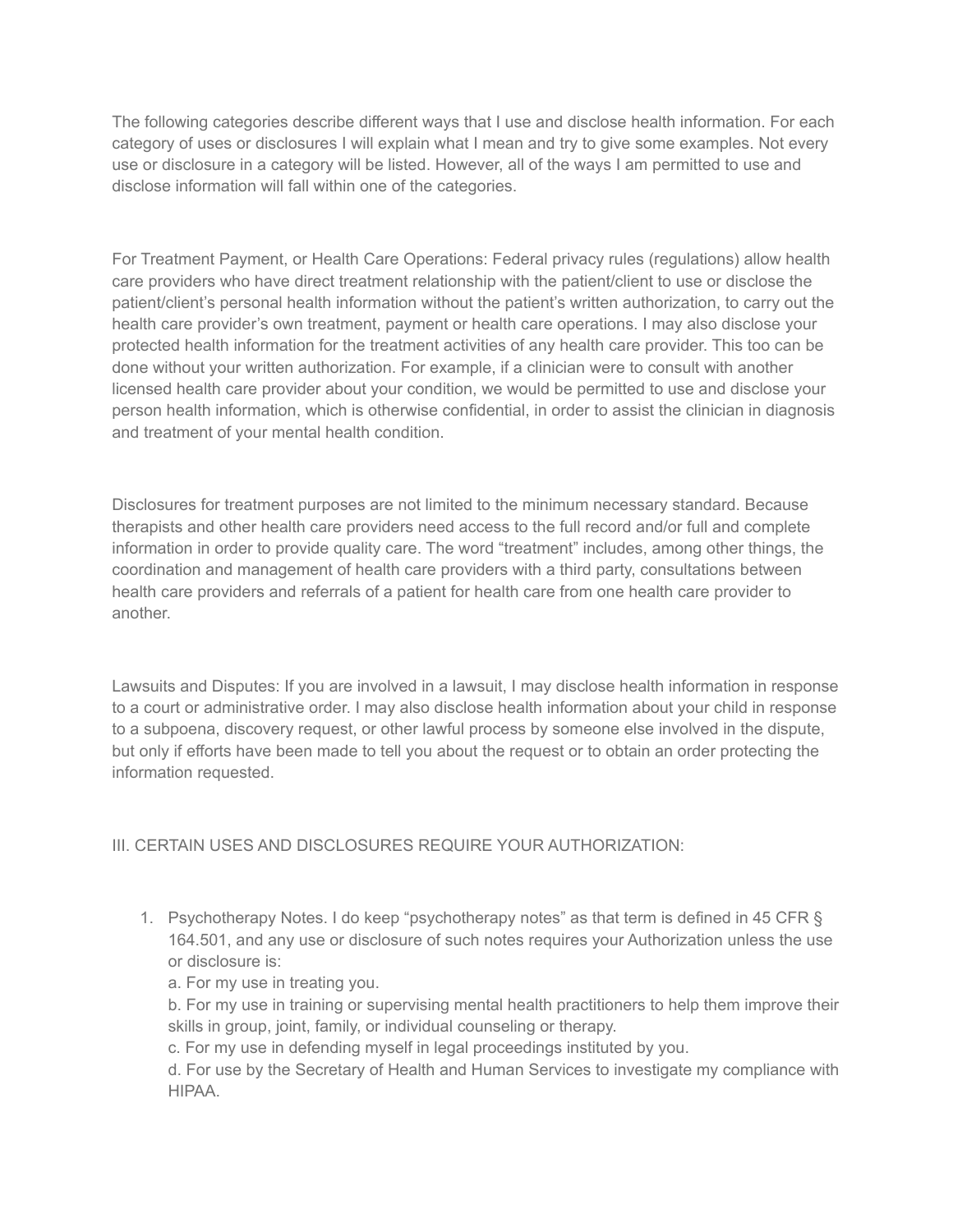e. Required by law and the use or disclosure is limited to the requirements of such law. f. Required by law for certain health oversight activities pertaining to the originator of the psychotherapy notes.

- g. Required by a coroner who is performing duties authorized by law.
- h. Required to help avert a serious threat to the health and safety of others.
- 2. Marketing Purposes. As a psychotherapist, I will not use or disclose your PHI for marketing purposes.
- 3. Sale of PHI. As a psychotherapist, I will not sell your PHI in the regular course of my business.

IV. CERTAIN USES AND DISCLOSURES DO NOT REQUIRE YOUR AUTHORIZATION. Subject to certain limitations in the law, I can use and disclose your PHI without your Authorization for the following reasons:

- 1. When disclosure is required by state or federal law, and the use or disclosure complies with and is limited to the relevant requirements of such law.
- 2. For public health activities, including reporting suspected child, elder, or dependent adult abuse, or preventing or reducing a serious threat to anyone's health or safety.
- 3. For health oversight activities, including audits and investigations.
- 4. For judicial and administrative proceedings, including responding to a court or administrative order, although my preference is to obtain an Authorization from you before doing so.
- 5. For law enforcement purposes, including reporting crimes occurring on my premises.
- 6. To coroners or medical examiners, when such individuals are performing duties authorized by law.
- 7. For research purposes, including studying and comparing the mental health of patients who received one form of therapy versus those who received another form of therapy for the same condition.
- 8. Specialized government functions, including, ensuring the proper execution of military missions; protecting the President of the United States; conducting intelligence or counter-intelligence operations; or, helping to ensure the safety of those working within or housed in correctional institutions.
- 9. For workers' compensation purposes. Although my preference is to obtain an Authorization from you, I may provide your PHI in order to comply with workers' compensation laws.
- 10. Appointment reminders and health related benefits or services. I may use and disclose your PHI to contact you to remind you that you have an appointment with me. I may also use and disclose your PHI to tell you about treatment alternatives, or other health care services or benefits that I offer.

V. CERTAIN USES AND DISCLOSURES REQUIRE YOU TO HAVE THE OPPORTUNITY TO OBJECT.

1. Disclosures to family, friends, or others. I may provide your PHI to a family member, friend, or other person that you indicate is involved in your care or the payment for your health care,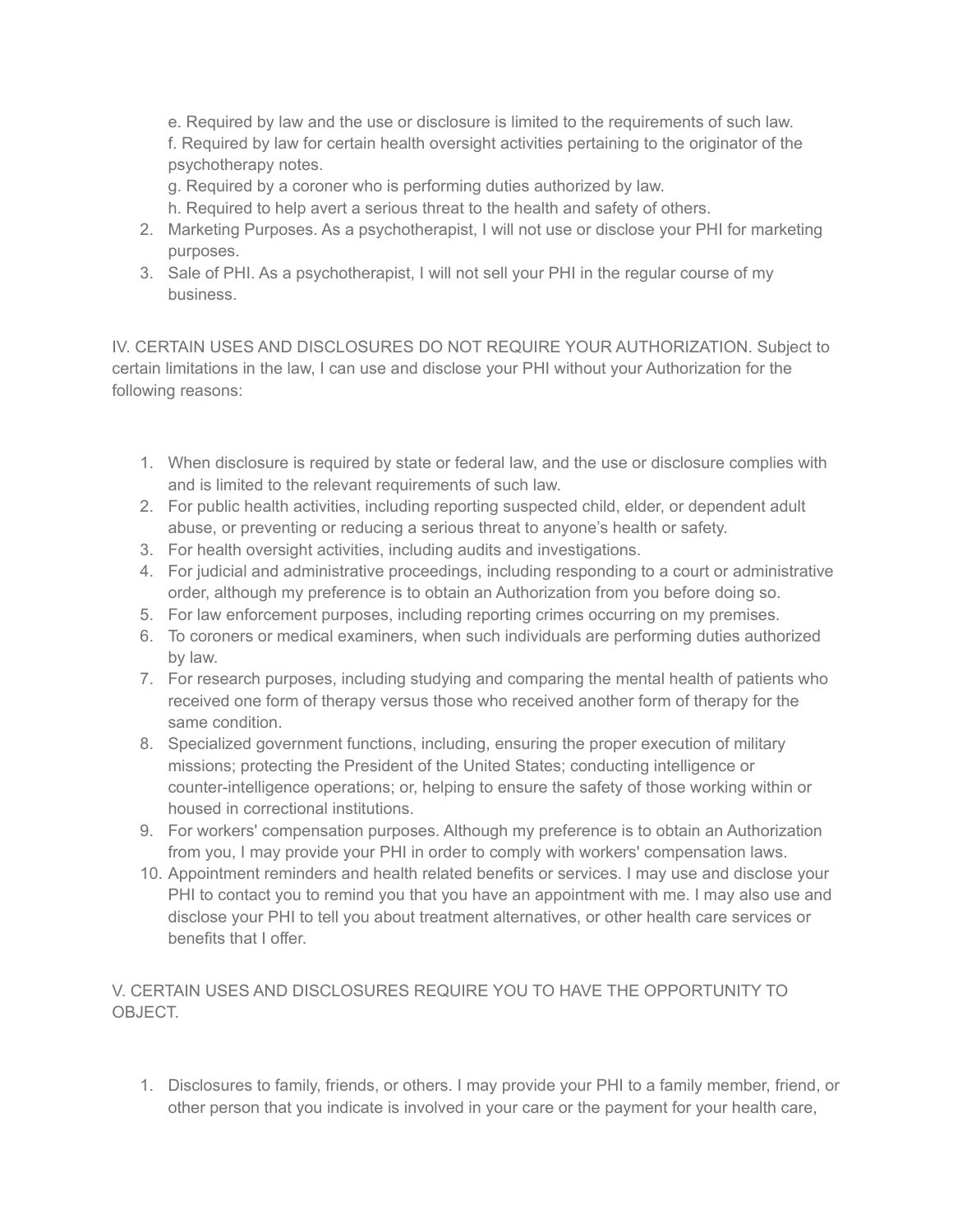unless you object in whole or in part. The opportunity to consent may be obtained retroactively in emergency situations.

## VI. YOU HAVE THE FOLLOWING RIGHTS WITH RESPECT TO YOUR PHI:

- 1. The Right to Request Limits on Uses and Disclosures of Your PHI. You have the right to ask me not to use or disclose certain PHI for treatment, payment, or health care operations purposes. I am not required to agree to your request, and I may say "no" if I believe it would affect your health care.
- 2. The Right to Request Restrictions for Out-of-Pocket Expenses Paid for In Full. You have the right to request restrictions on disclosures of your PHI to health plans for payment or health care operations purposes if the PHI pertains solely to a health care item or a health care service that you have paid for out-of-pocket in full.
- 3. The Right to Choose How I Send PHI to You. You have the right to ask me to contact you in a specific way (for example, home or office phone) or to send mail to a different address, and I will agree to all reasonable requests.
- 4. The Right to See and Get Copies of Your PHI. Other than "psychotherapy notes," you have the right to get an electronic or paper copy of your medical record and other information that I have about you. I will provide you with a copy of your record, or a summary of it, if you agree to receive a summary, within 30 days of receiving your written request, and I may charge a reasonable, cost based fee for doing so.
- 5. The Right to Get a List of the Disclosures I Have Made.You have the right to request a list of instances in which I have disclosed your PHI for purposes other than treatment, payment, or health care operations, or for which you provided me with an Authorization. I will respond to your request for an accounting of disclosures within 60 days of receiving your request. The list I will give you will include disclosures made in the last six years unless you request a shorter time. I will provide the list to you at no charge, but if you make more than one request in the same year, I will charge you a reasonable cost based fee for each additional request.
- 6. The Right to Correct or Update Your PHI. If you believe that there is a mistake in your PHI, or that a piece of important information is missing from your PHI, you have the right to request that I correct the existing information or add the missing information. I may say "no" to your request, but I will tell you why in writing within 60 days of receiving your request.
- 7. The Right to Get a Paper or Electronic Copy of this Notice. You have the right get a paper copy of this Notice, and you have the right to get a copy of this notice by e-mail. And, even if you have agreed to receive this Notice via e-mail, you also have the right to request a paper copy of it.

## EFFECTIVE DATE OF THIS NOTICE

This notice went into effect on September 20, 2013